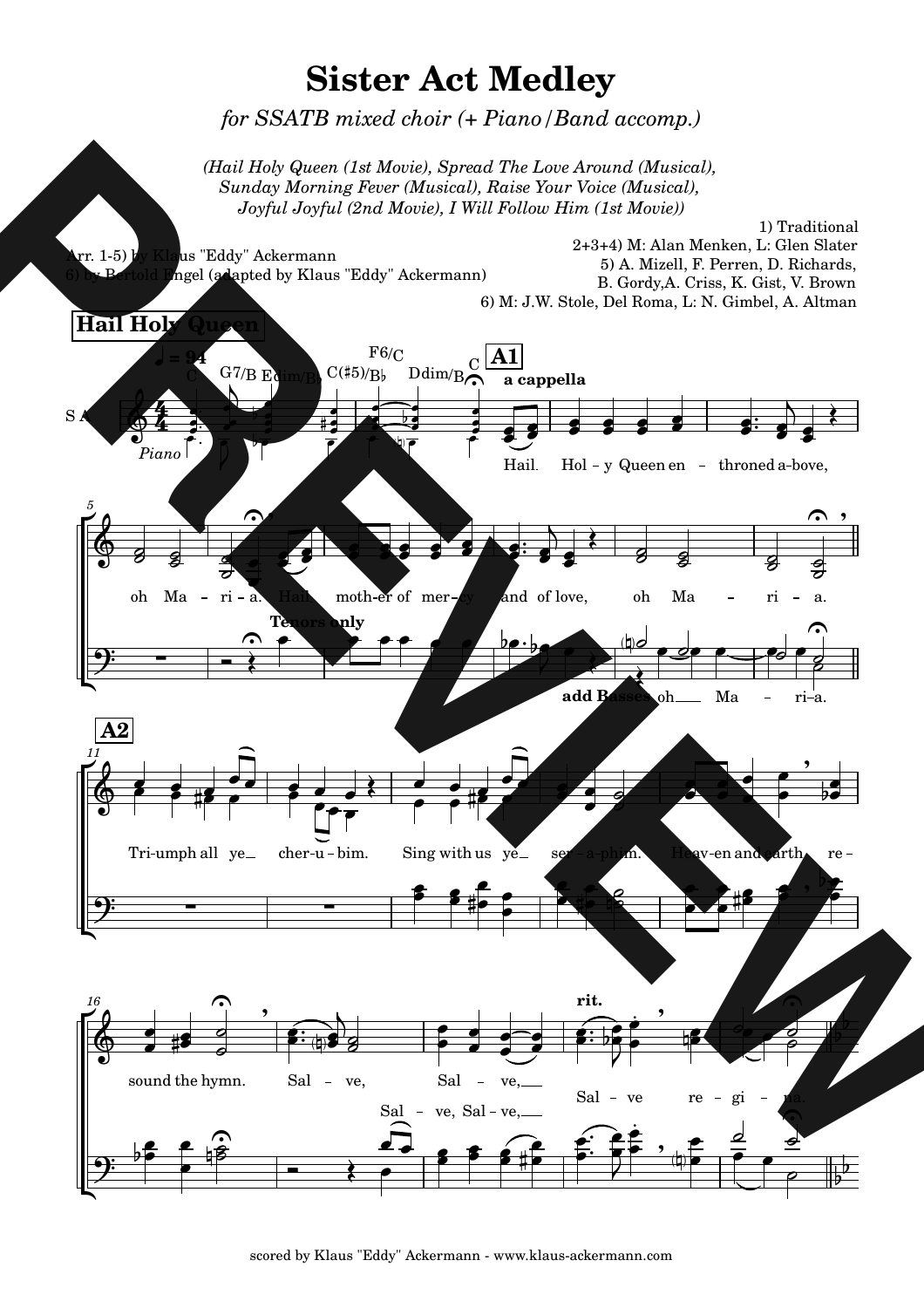

scored by Klaus "Eddy" Ackermann - www.klaus-ackermann.com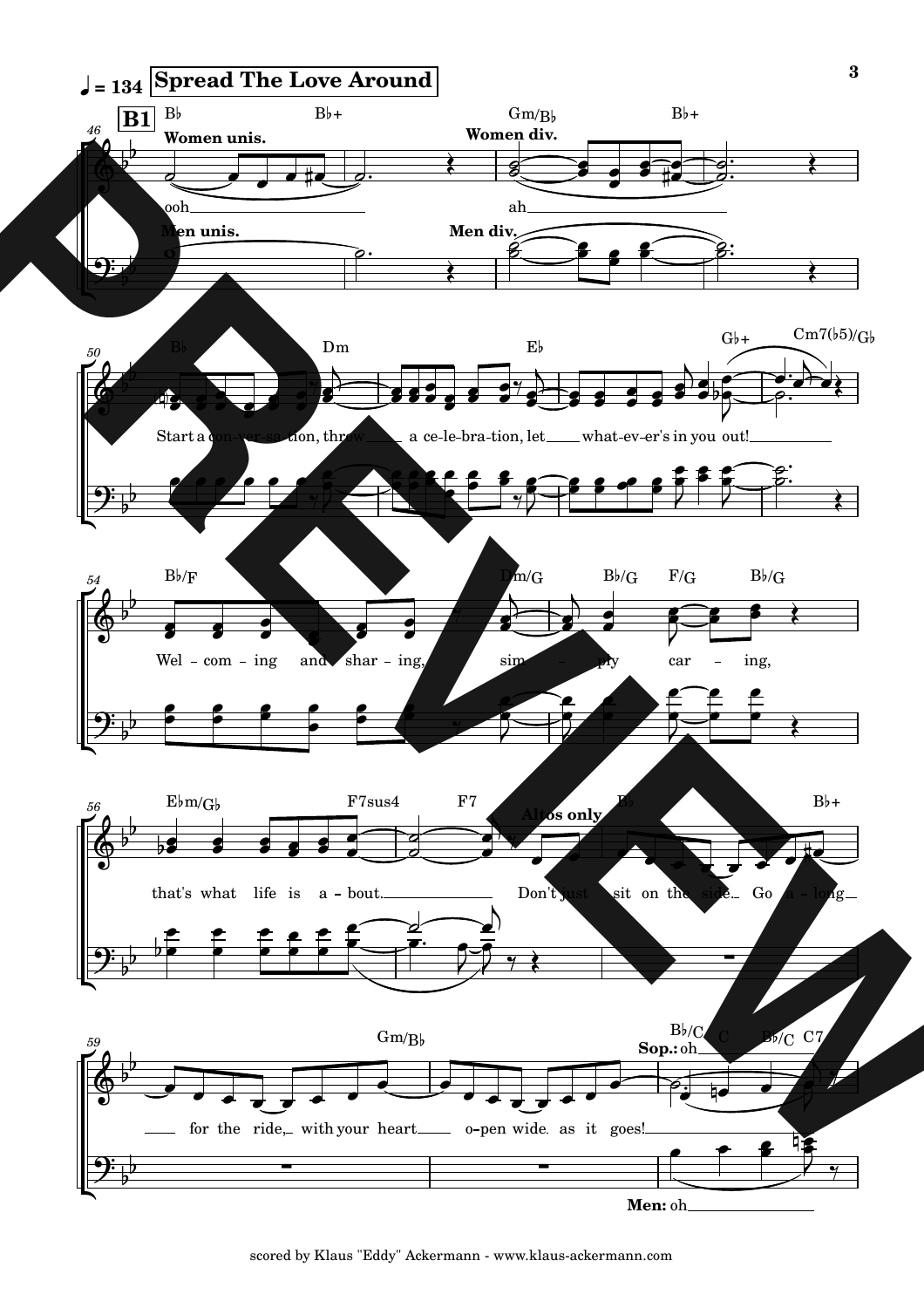

scored by Klaus "Eddy" Ackermann - www.klaus-ackermann.com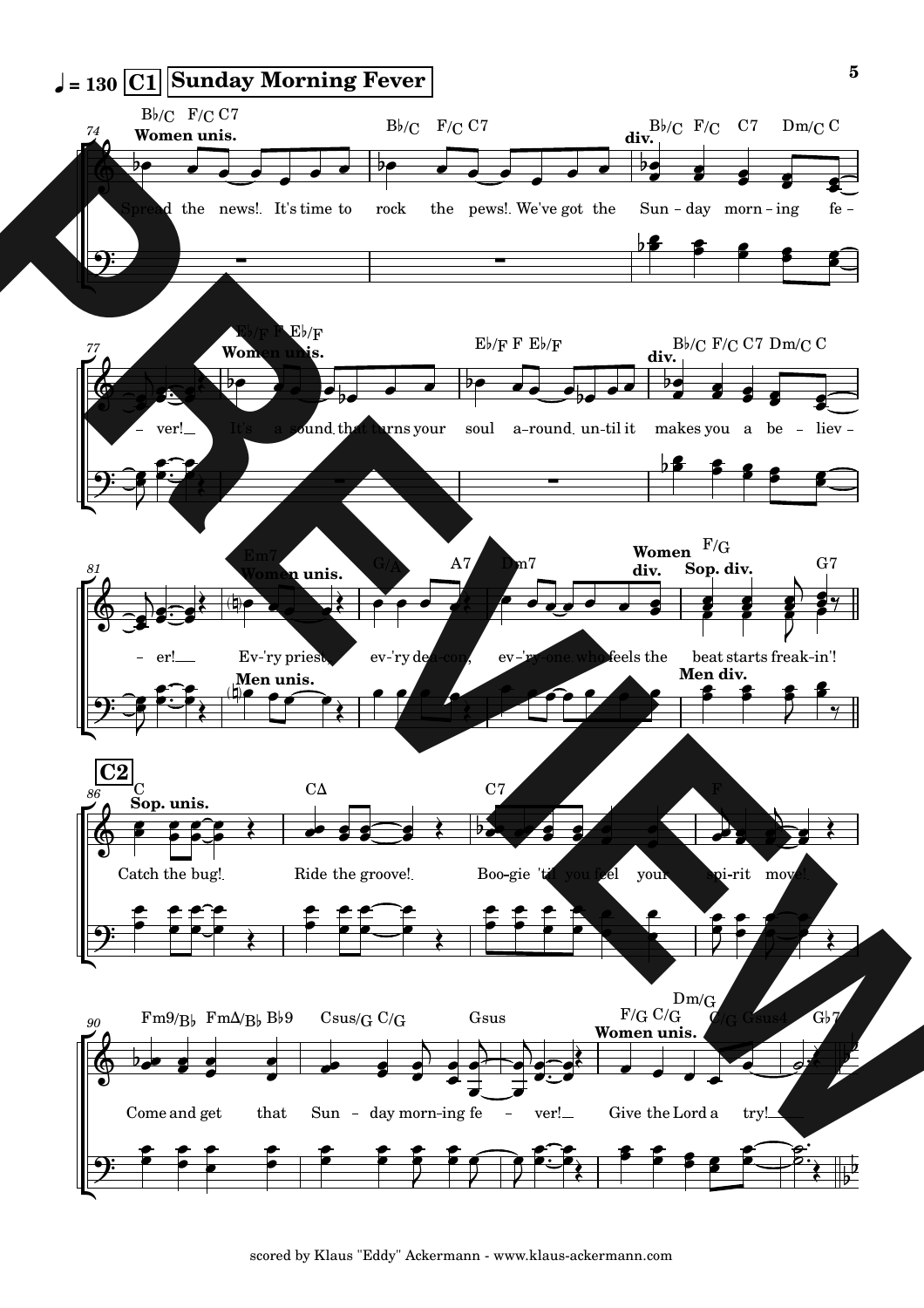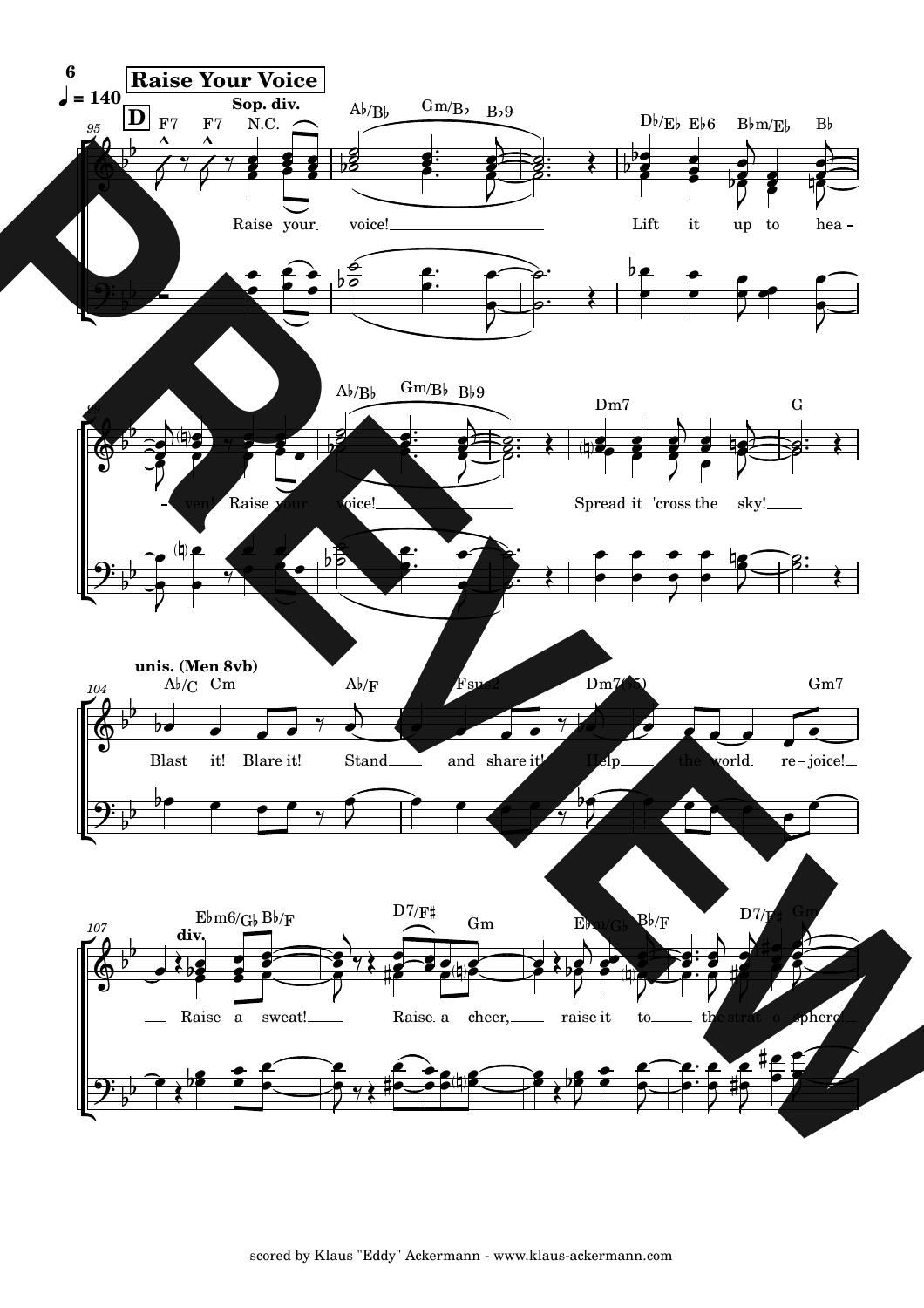

scored by Klaus "Eddy" Ackermann - www.klaus-ackermann.com